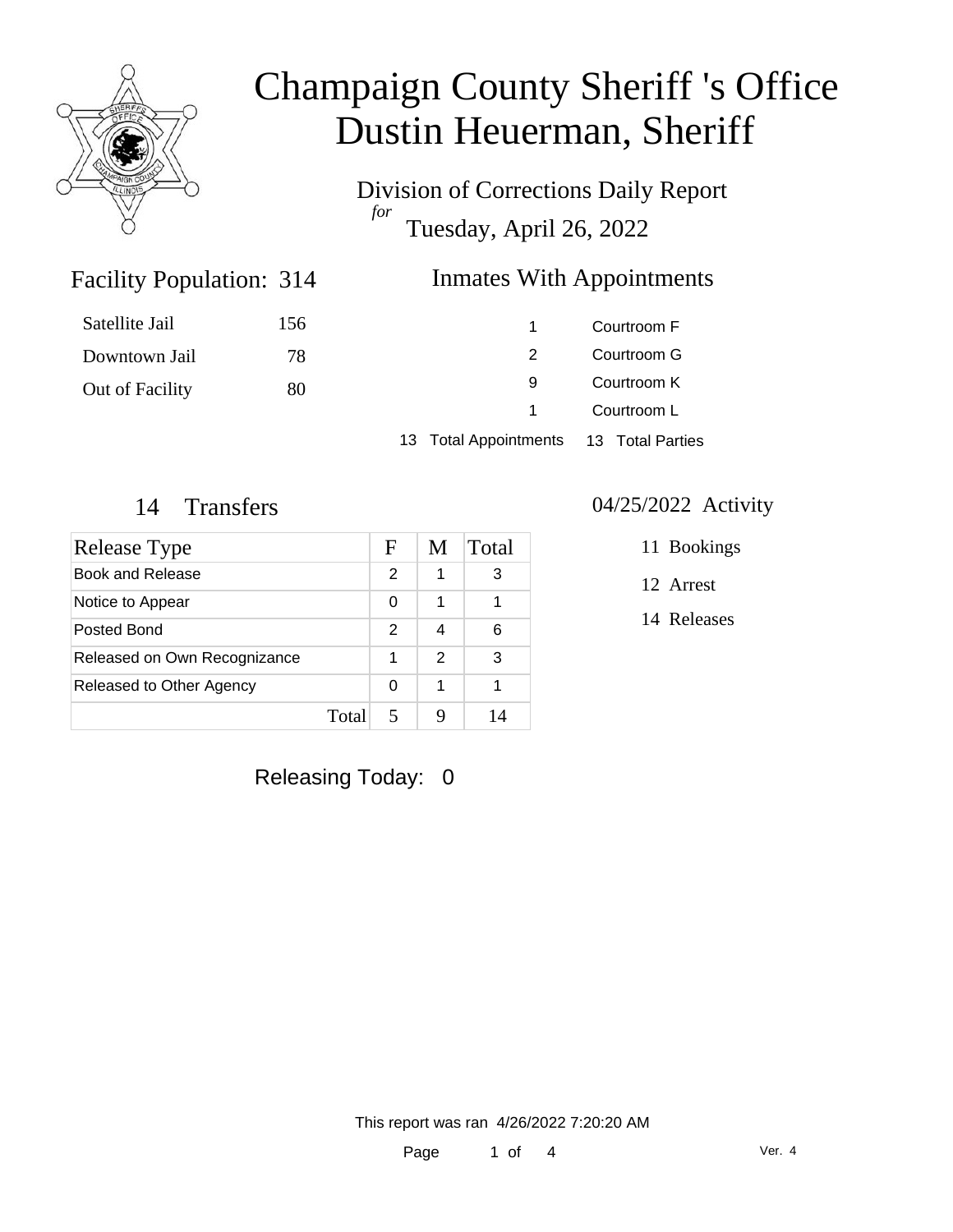

Division of Corrections Daily Report *for* Tuesday, April 26, 2022

#### Custody Status Count

- Civil Sentenced CCCC 1
- Electronic Home Dentention 11
	- Felony Arraignment 5
		- Felony Other 1
	- Felony Pre-Sentence 8
		- Felony Pre-Trial 234
	- Felony Pre-Trial DUI 5
	- Felony Sentenced CCSO 3
	- Felony Sentenced IDOC 21
		- Hold Other 2
		- Hold Sentenced IDOC 1
	- Misdemeanor Arraignment 4
		- Misdemeanor Pre-Trial 9
- Misdemeanor Sentenced CCSO 1
	- Petition to Revoke 2
	- Remanded to DHS 5
		- Traffic Pre-Trial 1
			- Total 314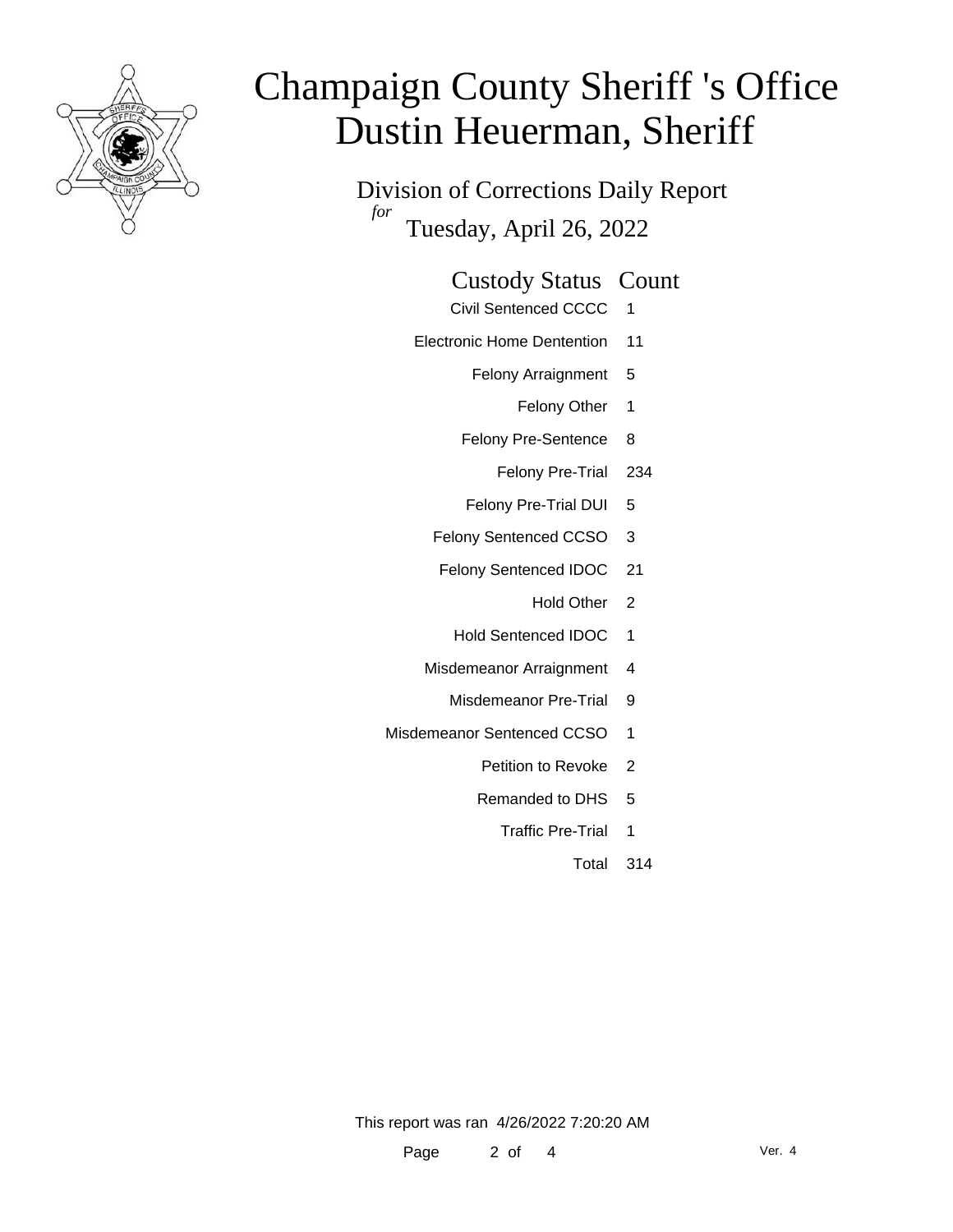

Division of Corrections Daily Report *for* Tuesday, April 26, 2022

### Inmates With Appointments

| Jailing Party Name           | Location    | Number of Records / Node |
|------------------------------|-------------|--------------------------|
| BROADWAY, ELLIS, Junior      | Courtroom K | 1 / Satellite Jail       |
| CAMPBELL, ELIZABETH TAEHEE   | Courtroom K | 1 / Satellite Jail       |
| <b>CLARK, HOLLY LYNN</b>     | Courtroom K | 1 / Satellite Jail       |
| <b>CLARK, JIMMY WAYNE</b>    | Courtroom K | 1 / Satellite Jail       |
| DENNIGER-BRADLEY, TYAIRE L   | Courtroom K | 1 / Satellite Jail       |
| DOMINGO-CASTANEDA, FRANCISCO | Courtroom F | 1 / Downtown Jail        |
| EVERETT, JOHNSON LEON        | Courtroom K | 1 / Satellite Jail       |
| FREED, LOGAN SUZANNE         | Courtroom L | 1 / Satellite Jail       |
| GIBSON, AMELIA A             | Courtroom K | 1 / Satellite Jail       |
| HARDY, DAMEIAN JABOUR        | Courtroom K | 1 / Satellite Jail       |
| JOHNSON, DORRELL DAMIEN      | Courtroom K | 1 / Satellite Jail       |
| PETTIGREW, MALCOME JAMIESON  | Courtroom G | 1 / Satellite Jail       |
| SANDERS, MICHAEL JEAN        | Courtroom G | 1 / Out of Facility      |

### **Transfers**

| BIALESCHKI, JONATHON MICHAEL Released on Own Recognizance |                              | Satellite Jail  |
|-----------------------------------------------------------|------------------------------|-----------------|
| <b>BURKE, TRAVIS PAUL</b>                                 | Posted Bond                  | Satellite Jail  |
| <b>CRANK, AUSTIN MICHAEL</b><br>EDWARD                    | Book and Release             | Out of Facility |
| FOSTER, MATINEZ DUANE, Third                              | Posted Bond                  | Satellite Jail  |
| HOAGLAND, ELIZABETH ANN<br><b>MARIE</b>                   | Posted Bond                  | Satellite Jail  |
| HOLMES, ALICIA SHAVONDA                                   | Book and Release             | Out of Facility |
| JACKSON, KENDRA ANTIONETTE                                | Released on Own Recognizance | Satellite Jail  |
| JOHNSON, JOI ANTOINETTE                                   | Posted Bond                  | Satellite Jail  |
| LASTER, KYLAN DEANGELO                                    | Released to Other Agency     | Satellite Jail  |
| LEWIS, JOHN WILLARD                                       | Notice to Appear             | Satellite Jail  |

This report was ran 4/26/2022 7:20:20 AM